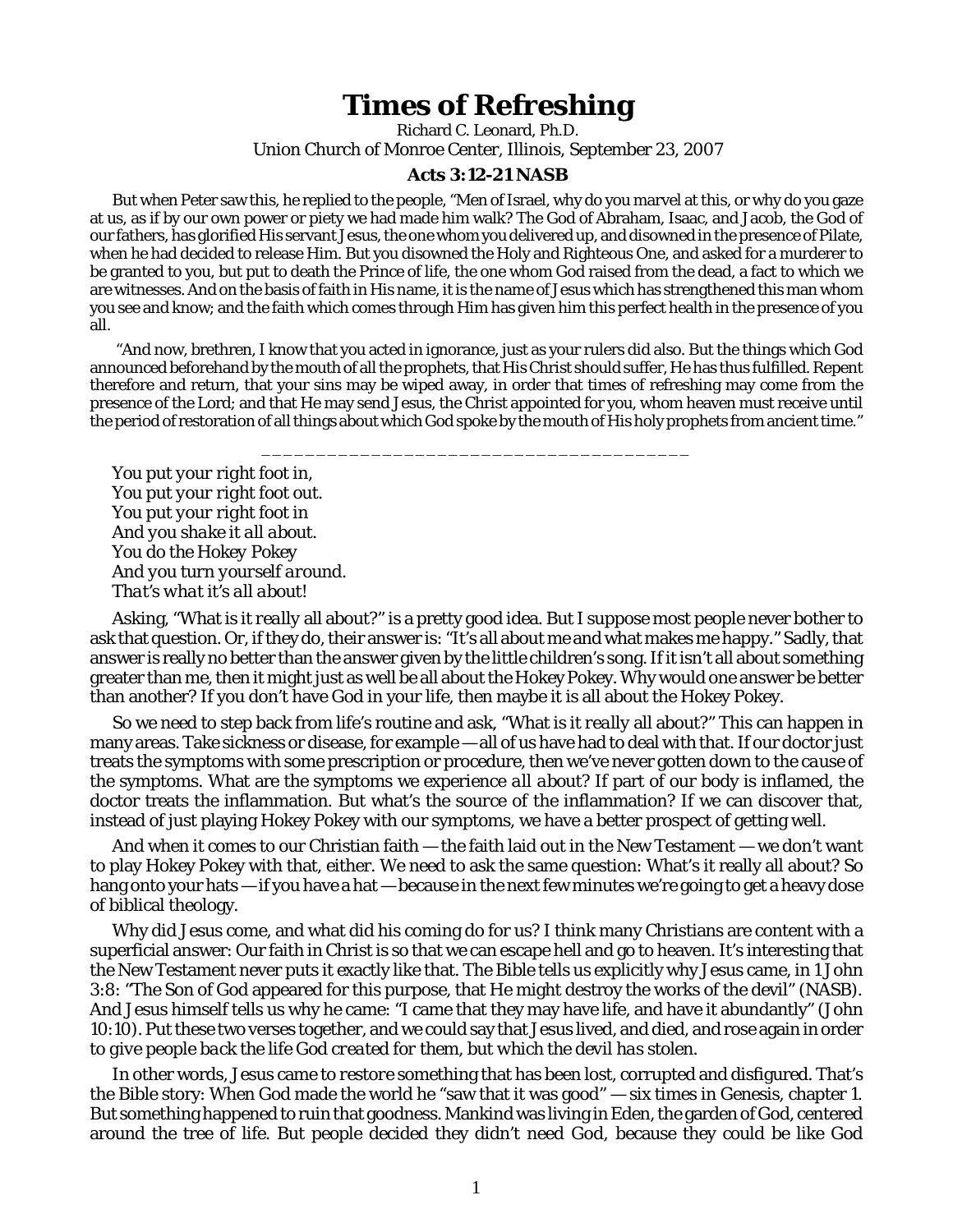themselves. In other words, mankind said, "It's all about me." So God sent one Man who was willing to give a different answer to the question, "What's it all about?" even if it took him to the cross — a man who "emptied himself" (Philippians 2:7), a man who said, "It's not about me, it's about God." And when Jesus did this, God began to restore his lost creation, so that  $-$  as Paul says  $-$  when anyone joins up with Christ, they're in the new creation; "the old has passed away, behold, the new has come" (2 Corinthians 5:17).

I think that explains why Peter said what he said after that lame man was healed at the Temple, in one of the earliest Christian messages recorded in the New Testament: "Repent therefore and return, that your sins may be wiped away, in order that times of refreshing may come from the presence of the Lord; and that He may send Jesus, the Christ appointed for you, whom heaven must receive until the period of restoration of all things about which God spoke by the mouth of His holy prophets" (Acts 3:19-21 NASB).

So we're speaking today about *restoration*, because when it comes to the New Testament *that's what it's really all about.* It's not about our being whisked off to some other ethereal realm; it's about God bringing *this creation* back in line with his purpose from the beginning. The Greek word used here, *apokatastasis*, is translated different ways: restitution, reconstitution, establishing. The idea is to take something that has been ruined and restore it to what it's supposed to be.

When you look at the New Testament this way you can see this message all over the place. Consider Paul's words in Romans 8:

*The creation itself will be liberated from its bondage to decay and brought into the glorious freedom of the children of God. We know that the whole creation has been groaning as in the pains of childbirth right up to the present time. Not only so, but we ourselves, who have the firstfruits of the Spirit, groan inwardly as we wait eagerly for our adoption as sons, the redemption of our [body]. For in this hope we were saved* (Romans 8:21-24 NIV).

Human disobedience brought decay and corruption into God's creation, but the Spirit of Christ is undoing the "works of the devil" and restoring what has been lost.

Or let's take another passage, from 1 Corinthians 15:

*For as in Adam all die, so also in Christ shall all be made alive. But each in his own order: Christ the first fruits, then at his coming those who belong to Christ. Then comes the end, when he delivers the kingdom to God the Father after destroying every rule and every authority and power. For he must reign until he has put all his enemies under his feet. The last enemy to be destroyed is death. . . . When all things are subjected to him, then the Son himself will also be subjected to him who put all things under him, that God may be everything to every one* (1 Corinthians 15:22-26, 28 RSV).

Here we get a picture of how God is restoring his creation: through the resurrection from the dead. Death, and all those worldly authorities that control people by threatening some kind of death, are the enemies of God's good creation. So it's by overcoming death that God will reconstitute what he has made. It's a two-stage process: Jesus has already been raised, and if we know him we share in his resurrection already. But when God brings the process to completion *all of his people* will be raised in a new body. In the resurrection God will be "everything to everyone," or as some translations say, God will the "all in all." Maybe that's another way of saying what it's all about: it's *all about God*, after all.

And notice where God's people are going to live with him then: not in heaven, but in what the apostle John calls a "new Jerusalem." He writes about that in chapter 21 of the Revelation:

*Then I saw a new heaven and a new earth; for the first heaven and the first earth had passed away, and the sea was no more. And I saw the holy city, new Jerusalem, coming down out of heaven from God, prepared as a bride adorned for her husband; and I heard a loud voice from the throne saying, "Behold, the dwelling of God is with men. He will dwell with them, and they shall be his people, and God himself will be with them"* (Rev. 21:1-3 RSV).

He goes on to describe this "new Jerusalem," and part of his description goes like this: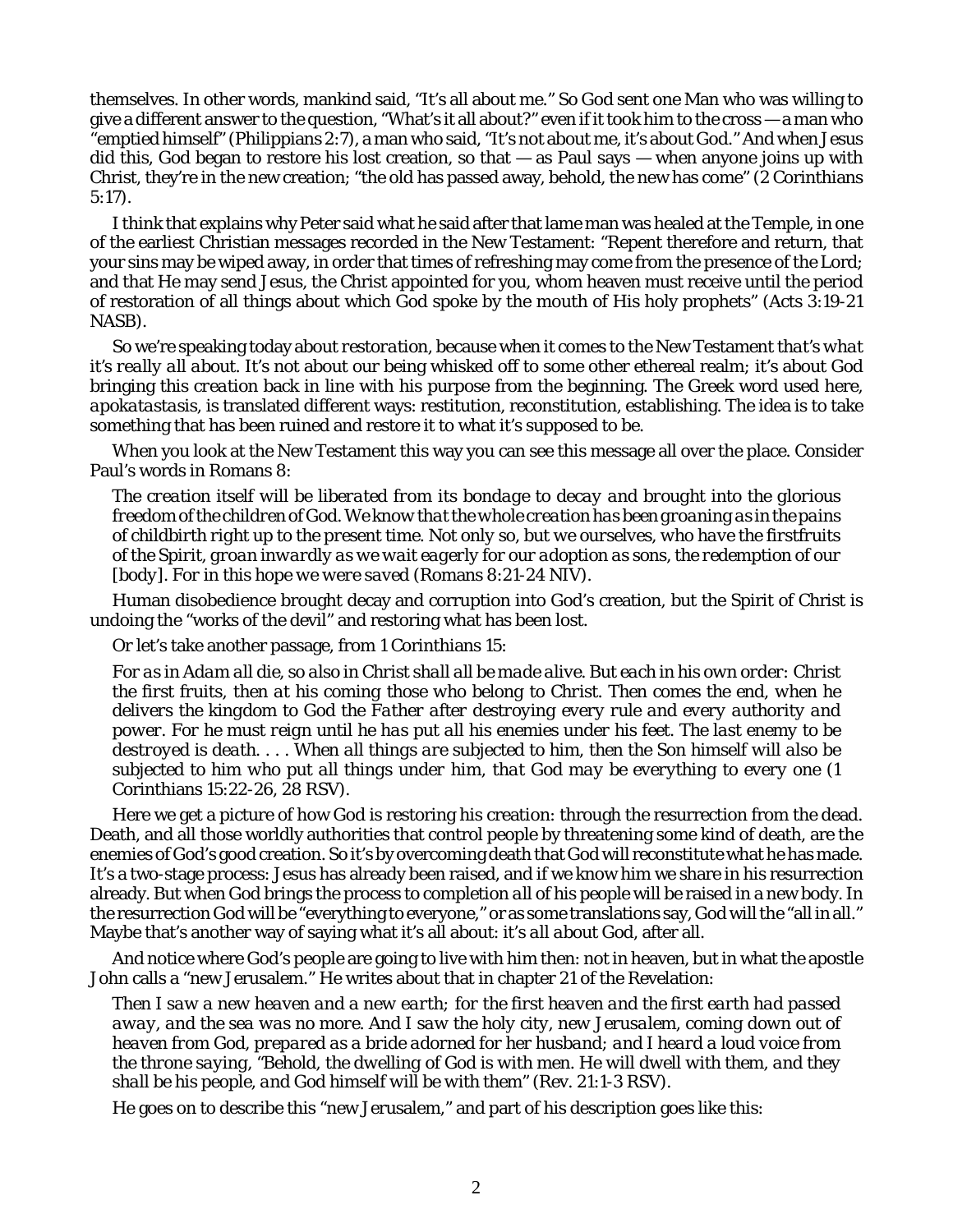*Then he showed me the river of the water of life, bright as crystal, flowing from the throne of God and of the Lamb through the middle of the street of the city; also, on either side of the river, the tree of life with its twelve kinds of fruit, yielding its fruit each month; and the leaves of the tree were for the healing of the nations"* (Revelation 22:1-2).

Some people think this is a description of heaven, but John says it all *comes down from heaven*. The picture he paints includes the "tree of life" from the garden of Eden. So the Bible begins with a beautiful creation and ends with a promise of restoration: the restoration of the earth to what God originally made it to be, where people are living in free and open and loving fellowship with their Creator. That sure seems consistent with what Peter was preaching about the "times of refreshing" that come from the presence of the Lord when Christ brings about "the restoration of all things."

Okay, that's a look at restoration from the perspective of biblical theology. We might call it the *cosmic perspective* because it has to do with what God is doing to restore the cosmos, his creation. Now let's come up for air and look at restoration from an *ecclesiastical perspective.* What about restoration in the church? That's an issue Union Church is dealing with. Dr. John Kimball from the CCCC office has been here twice, speaking about *church redevelopment for effective ministry.* When Pastor David and Sylvia began their work here, and started to get involved in the community, we all saw right away that there was a renewed possibility for outreach in and around Monroe Center. But we also understand that something more needs to happen in this fellowship for redevelopment to occur. I believe we're talking about *restoration* here, and I offer just a few thoughts about that.

My grandfather, Don M. Leonard, enjoyed building furniture; he made a grandfather clock, a china cabinet and sideboard, and several other items including an oak table about the size of an office desktop, stained in dark walnut. My parents inherited the furniture, and it was in our home when I was growing up. At one point they decided they didn't like the table with the dark finish, so they "antiqued" it in a much lighter color, with fake wood graining and all. We have the table now, and for years I've been promising myself I would restore it to the way my grandfather made it. A few weeks ago I finally tackled the job. And in order to restore it I had to strip off the antiquing till the original wood grain was visible, brought out by the new finish I put on it.

That's sort of a picture of church redevelopment. Redevelopment doesn't mean going back to some idealized previous state of existence — not what this church was when it was established in 1915, or not even what it was at the 75th anniversary in 1990. Jesus said, "I will build my church" (Matthew 16:18). Redevelopment means going back to the original purpose and intent of the Maker, so that we can see the "wood grain" — so to speak — that tells people that this is God's creation, not ours. So church redevelopment doesn't mean we try to paint over with another layer of programs or activity so that the church *looks like* it has gone back to some earlier phase of authentic ministry. We have to strip away those outer layers that have been applied through the years and ask, "What's the church really all about as God moves his plan forward into tomorrow?"

I'm sure that's why Dr. Kimball has been stressing that church redevelopment must involve *kingdom growth* — not just diverting people from other ministries so that these walls can start to bulge, but helping hurting people who are living pointless lives to find Jesus Christ so they can enter into the new creation he brings. The Lord knows there are enough people around Monroe Center and Davis Junction who need the life they can know in Jesus.

The Bible is divided into two parts: the problem, and the solution. The problem is laid out in the first eleven chapters of Genesis, and the problem is that people forgot about God. The solution begins in Genesis 12, when God calls Abraham to be the father of a new people that will be a blessing to all nations. That's why, when the apostle Paul, in Romans, talks about who really belongs to the people of God, he goes back to Abraham and his obedience to God's call. Jesus said, "Because wickedness is multiplied, most men's love will grow cold. But he who endures to the end will be saved. And *this gospel of the kingdom will be preached throughout the whole world, as a testimony to all nations*; and then the end will come" (Matthew 24:12-14).

We can't sit around waiting for the Lord to do what he's put *us* here to do. For instance, are we listening to sermons each week hoping the preacher will entertain us when he fills that slot in the order of service? Or do we listen expecting to hear a word from the Lord that will impact and redirect our life